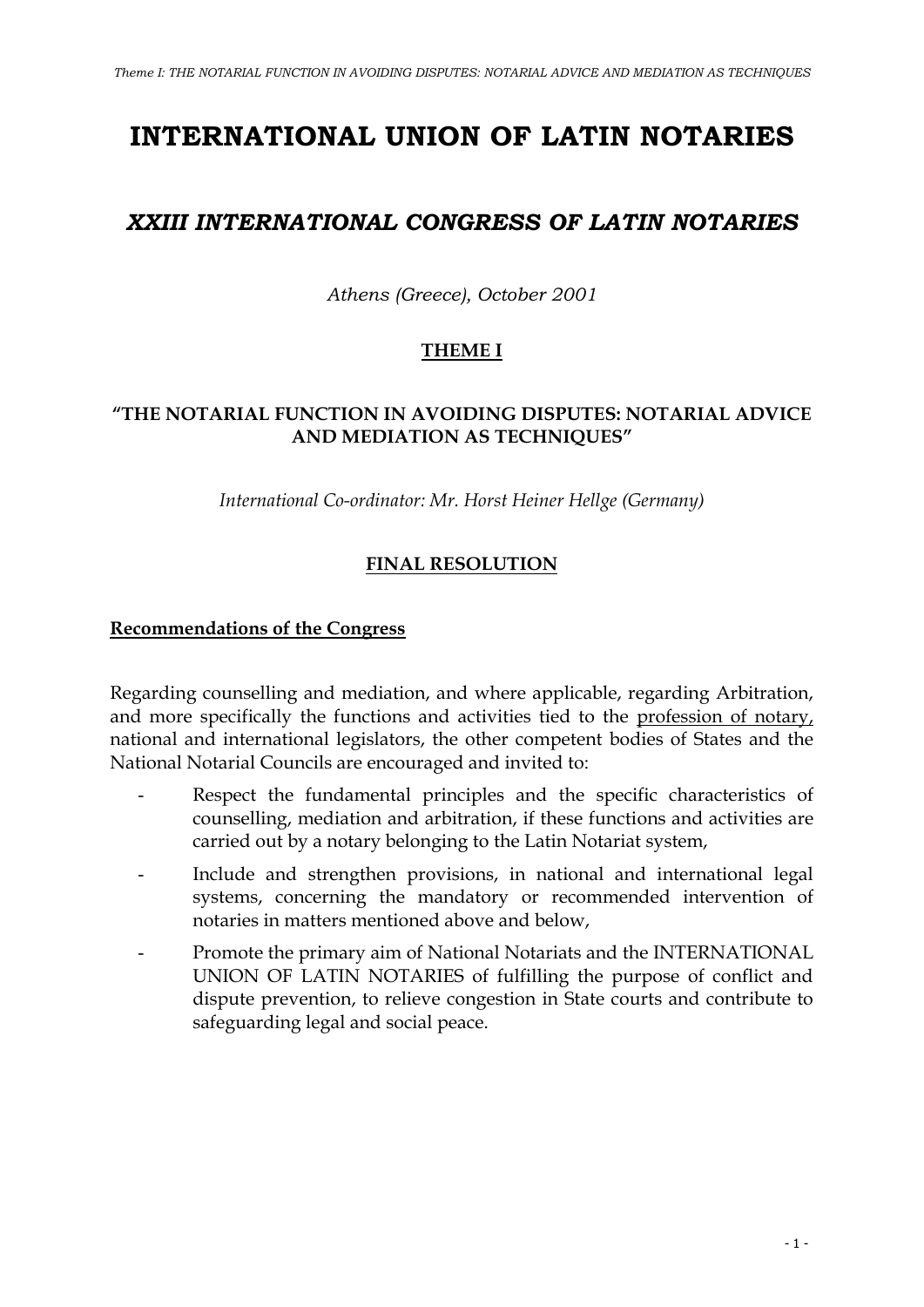#### **Counselling**

- 1. Notarial counselling, (and ultimately, consultation of a notary) and the specific notarial functions under a given legal system, is aimed at informing clients about all aspects related to their legal problems and implementing the true will of the parties. Owing to its specific characteristics, notarial counselling may be viewed as the culture of conflict and dispute prevention.
- 2. Notarial counselling is provided in compliance with the legal system (a feature of public office) and concurrently in the spirit of services rendered to persons on the legal market (a feature of self-employment).
- 3. Notarial counselling is impartial vis-à-vis the parties involved regardless of any undue influence and is focused strictly on the legitimate needs of the legal service consumer.
- 4. Notarial counselling takes into consideration all legal and social aspects and all parties to a legal transaction and is therefore multilateral and strategic : it is geared towards the results and aims pursued by the parties, without being limited to partial, unilateral or purely tactical or provisional counselling ; it differs from other professions and consultants who serve only one part of a given legal transaction.
- 5. Notarial counselling is marked by the spirit of prevention of immediate or further conflicts; its field of application is extrajudicial in the strict meaning of the term, without neglecting, in any case, the settlement of disputes and the harmonisation of diverging interests irrelevant to court cases.
- 6. As to specific content, notarial counselling embraces the entire range of legal transactions, including, as the traditional notarial specialisation, all information concerning international and cross-border affairs, as well as private law. In this respect, counselling is unlimited, taking into account that notaries – who have to bring themselves up-to-date continuously – must have a good command of every aspect of counselling required.
- 7. Besides the traditional legal field of notaries, that is to say, counselling tied strictly to the drawing up of notarial deeds or other documents, counselling, in its modern and current form, is extended without restrictions to all legal matters, aside and independently from the drawing up of documents: notaries provide information and counselling concerning every aspect of law.
- 8. Notarial counselling is covered by the specific responsibility of the notary, who does not merely provide legal information, but guarantees the legality, pertinence and reliability of his/her counsel.
- 9. National Notarial Councils promote, check and oversee the activities of notaries in the field of counselling, updating, if necessary, the ethics, the training of notaries, the fees to ensure adequate remuneration, and all this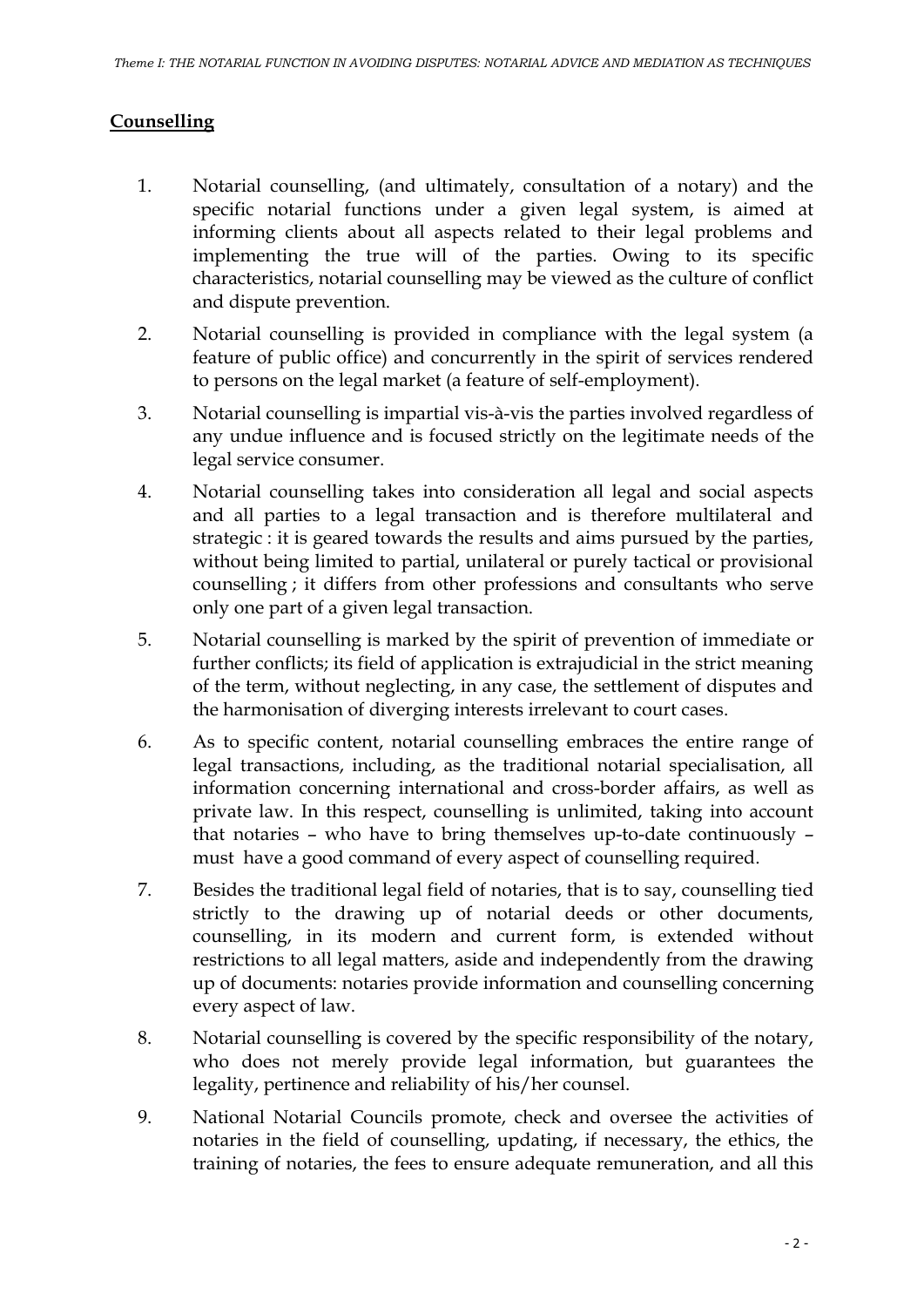to the advantage of the players on the legal market and in fulfilment of the public functions of the Notariat.

#### **Mediation**

- 1. Mediation is an adequate method to settle conflicts and a useful means to harmonise the diverging interests of the parties to a transaction or other.
- 2. Mediation is functional to friendly settlements, pre-judicial management of conflicts and offers systematic, procedural and instrumental tools to build or rebuild legal and social peace between the parties. As an intermediate method and level, mediation falls between the parties in conflict and the courts of the State (or Arbitration courts) and its main aim is the prevention of disputes and the safeguard of the legal, social, psychological, personal and other interests of the parties.
- 3. This special management of conflicts the pertinence of which is generally accepted, despite differences of opinion regarding details relating to content and procedure - is based on a new legal and social culture which, in case of conflict and diverging interests, commits persons or institutions to themselves in the first place and in particular to their individual potential to reach friendly agreements, i.e. this mandatory or voluntary mediation aimed at a slowing down premature access to State courts and relieving the latter from congestion, in the firm belief that the courts of the State are overburdened with work, badly equipped from a technical point of view, sometimes not specialised in this field despite the manifest need and very slow and costly as far as paperwork is concerned; these inappropriate characteristics fail to preserve or rebuild peace between the parties to a dispute.
- 4. According to the concept of mediation, the parties to a dispute and their advisors, to whom the mediation procedure is open, have to find a neutral mediator who can initiate a friendly procedure and adopt appropriate techniques with a view to settling the dispute. The parties to the dispute take action and decide about their conflict and how to settle differences. The purpose of this procedure is to come to a solution « found by the parties », and not « provided by a third party».
- 5. Within the framework of mediation, it is important to distinguish between different cases and affairs. The assistance of a mediator, even if specifically trained in mediation, does not automatically guarantee the competency required to find an adequate solution to every conflict or divergence of interests in legal and social life. Mediation, intended correctly, is tied to specific competency, as it should be specific, according to cases and different matters. It is in this spirit that in all chiefly legal matters, or matters that, aside from social and special aspects pertain to law, it is necessary to involve a mediator who has full legal competence guaranteed by specific training and full command of mediation methods and practices.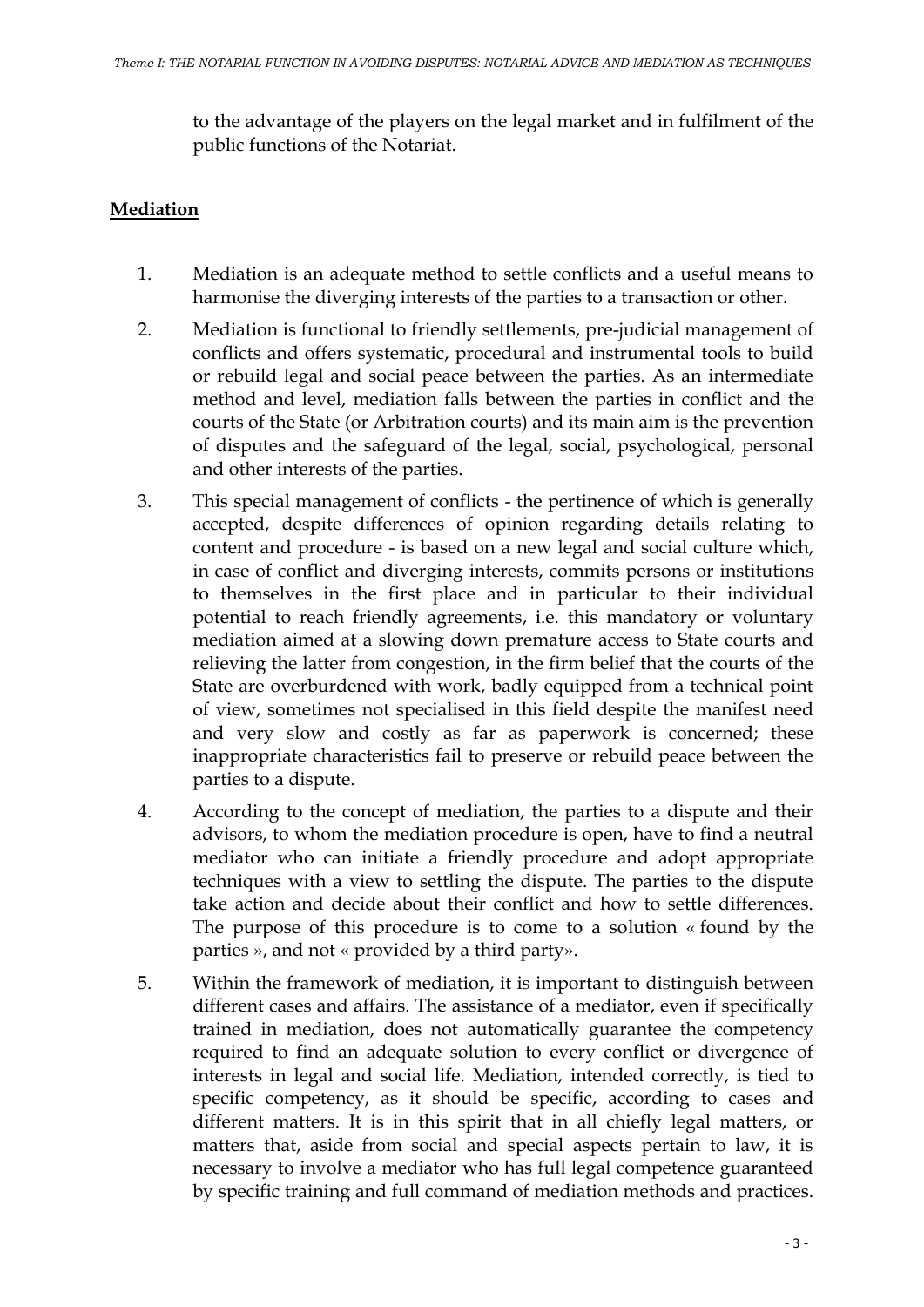Moreover, a mediator should also be neutral, impartial and independent, enjoy public and private confidence due to his/her functions and professional responsibilities and be firmly determined to commit himself/herself to a specific case of mediation.

- 6. If, for these reasons and to be successful, mediation has to fulfil all the foregoing preliminary conditions, it is for their special, professional qualities and experience as «moderators» between parties, that notaries are well suited to serve as mediators and have to act as notaries – competent mediators in conflicts of a legal nature; without excluding the individual advisors of the parties from this notarial procedure (such as, tax consultants, and others). To this end, they will need special training, complete technical facilities and, where necessary specific ethics and adequate consideration, besides their good command of law, as notaries are required to choose freely whether to render mediation services in addition to their notarial functions.
- 7. The outcome of a mediation has to be fixed in a written agreement, which should produce incontestable legal effects, as is highly recommendable. If a mediator were not a notary or at least a general jurist, he/she would be forced to turn to a competent or co-competent third party to draw up the necessary deed. This would imply involving a second person, as well as higher costs, and may undermine the notion of the secrecy of mediation.

Now, notaries who act as mediators have the privilege of offering their professional services to document the solutions found by the parties. Based on their direct, genuine experience of the mediation process, they can transcribe the agreement between the parties in a notarial deed or record in compliance with all the formalities established by law. A notarial deed also has the additional advantage of being enforceable and can therefore put an end to any uncertainty regarding the definite enforcement of the transaction. As a result, notaries have the extraordinary faculty of offering all the services related to legal mediation and its definite implementation « by one and the same hand».

8. To promote notarial mediation, it is advisable that notarial councils, supervisory bodies and entities supporting the notarial profession promote the involvement of notaries in mediation, establishing adequate ethical rules, organising the training of notaries and urging notaries to include clauses in their deeds which envisage mediation in case of conflict and, where necessary, arbitration, before filing a lawsuit. Notarial councils should ensure that there is fair remuneration, both social and adequate, offering their good services in support of notaries – mediators and establishing, if necessary, mediation chambers and centres, all to the advantage of the reliability and pertinence of notarial mediation and with a view to preventing disputes, the primary function of the profession of notary.